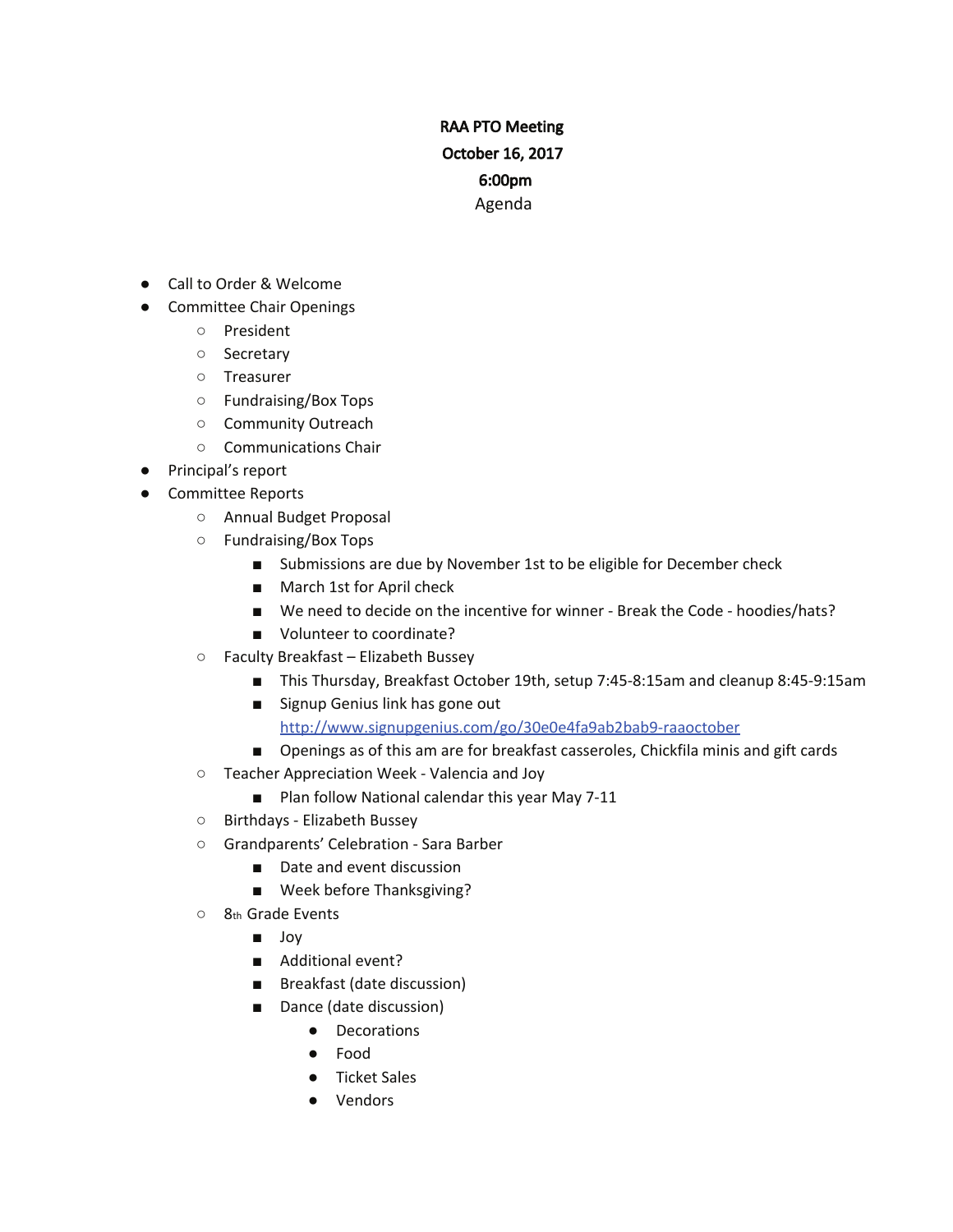- Rampage
	- Date to be determined
- School Events
	- Dance
		- Chaperones/ticket sales
	- Book Fair
		- Next Week October 23-27
		- Volunteer signups
	- UNICEF Charity

### Notice of Upcoming Events/Mtgs

#### PTO Goals

Establish Chairpeople Teacher Involvement Establish PTO Event Calendar Capital Campaigns Make Raa a Success Story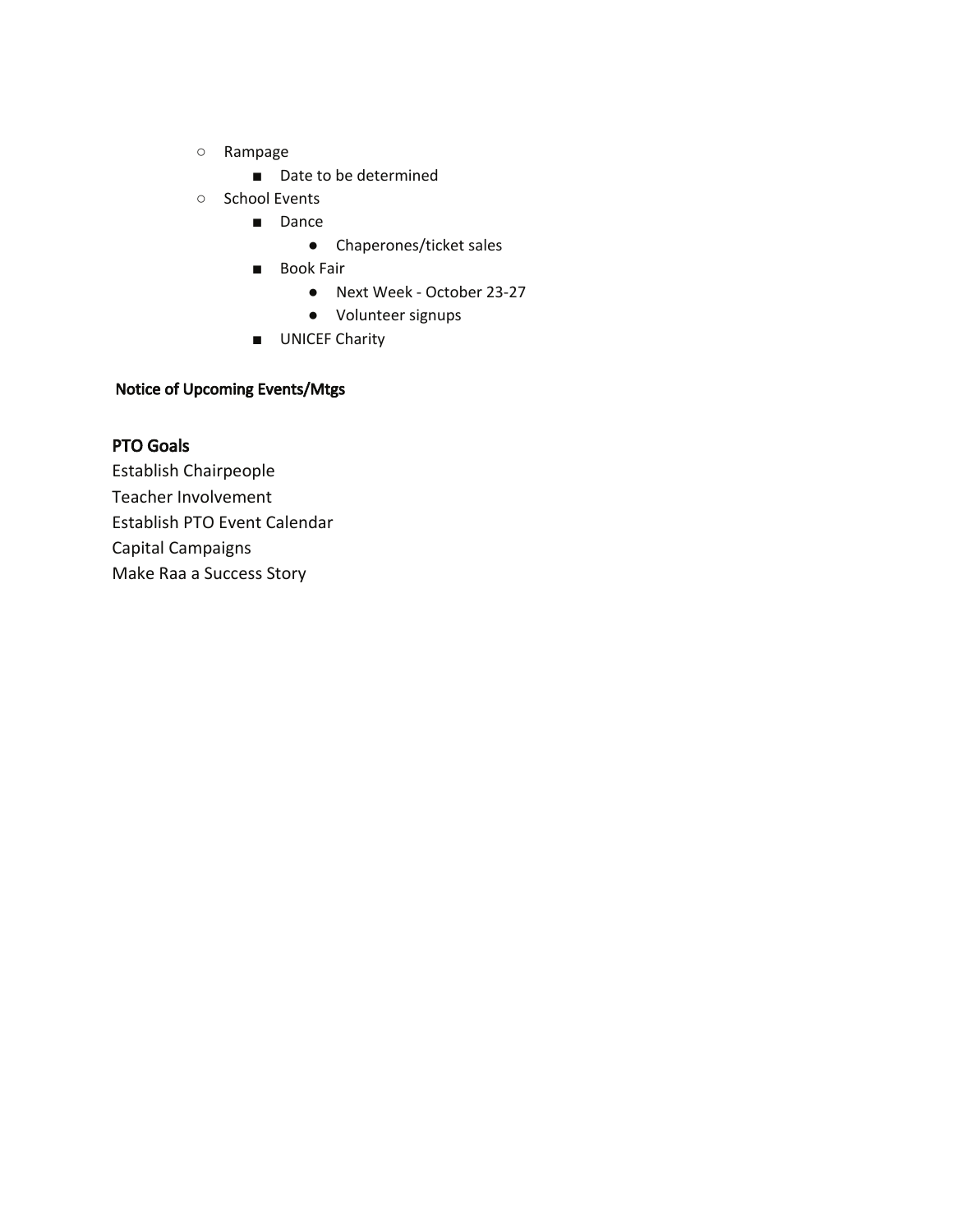## RAA PTO Meeting October 16, 2017 6:00pm **Minutes**

- Call to Order 6:04pm by Kathy Schneider & Welcome
- In attendance: Dr. Small, Jan Bennitt, Joy Jefferson-Yager, Kathleen Baptiste, Lovondia Showers, Leslie Whitlow, Shedric Triplett, Michelle Rebmann, Patrick Nelloms & Kathy Schneider
- RAA PTO has openings for:
	- Secretary
	- Treasurer
	- Fundraising/Box Tops
	- Community Outreach
	- Communications Chair (Kathleen Baptiste is interested)
- Principal's report
	- 1st 9 weeks coming to a close
	- Report cards go out )ct 25
	- FSA Writing Assessment is coming up
		- Raa will offer teacher training for non-reading teachers
		- Working with the District to get Spring Assessment calendar
		- Raa may be a "trial" school for computer vs paper testing evaluation
	- Fall dances are scheduled for Raa Gym 6:30pm-8:30pm
		- 6th Grade Thurs 10/26
		- 7th/8th Grade Fri 10/27
		- SGA is recruiting chaperones
		- PTO to sell concessions and glow items (already purchased)
		- PTO needs to get concession items
		- Signup genius to go out this week
- Committee Reports
	- Annual Budget Proposal
		- 8th grade event budget approved (\$1600 for all events)
	- Fundraising
		- Box Tops submissions for Fall are due to be postmarked Nov 1
		- We are behind without a box top chairperson
		- List of eligible items to be available in front office
		- Ms. Bennitt suggested donut/juice award for most box tops collected for each grade by 1st period class - moved and approved
		- Kathy to provide zip locks to each teacher
		- Will need PTO help in organizing box tops to mail out by Nov 1
		- May need clipping party on Monday, Oct 30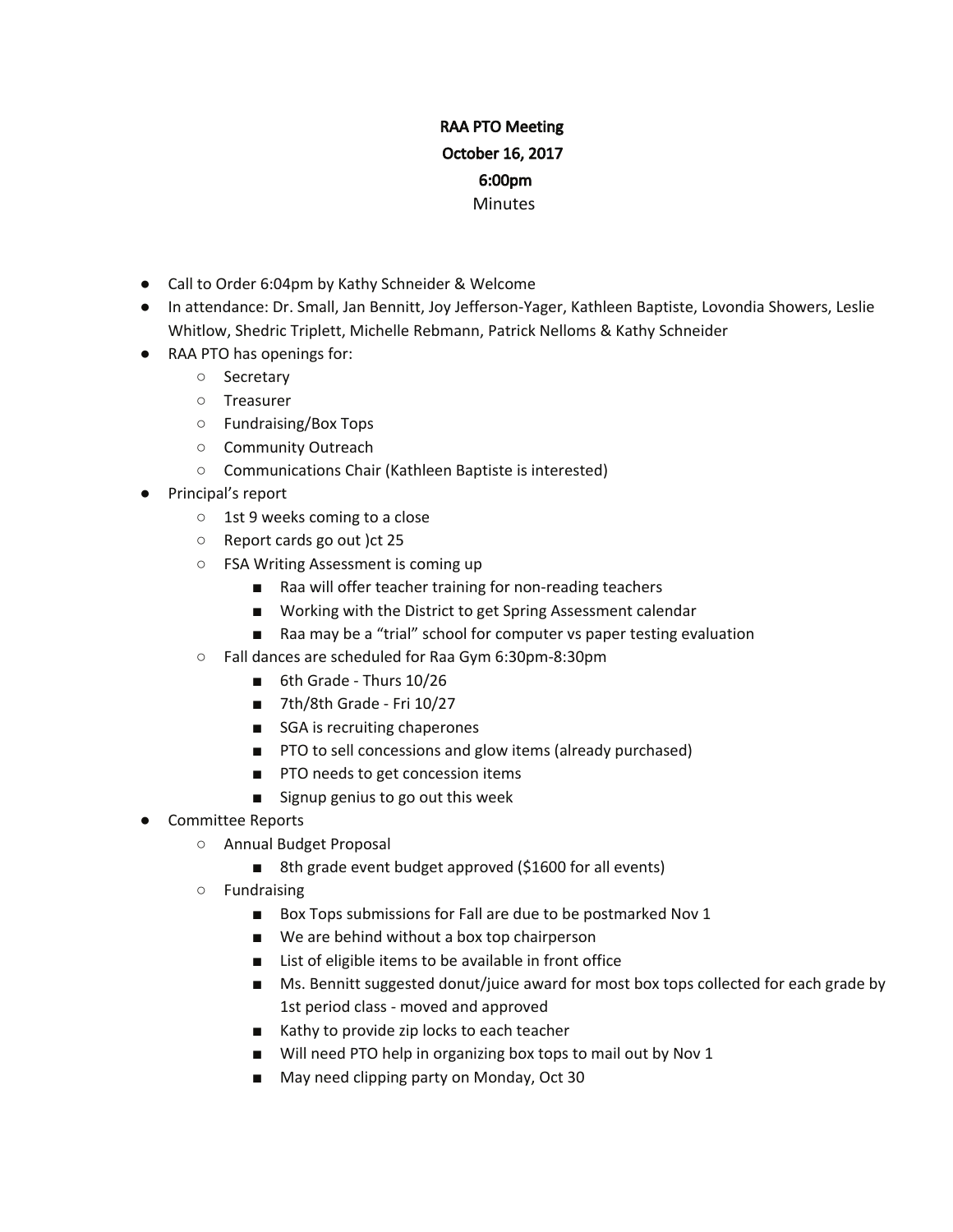- Michelle Rebmann brought up Shoperoo a scanning receipt app that avoids clipping box tops. To be investigated.
- School wide charity event (non-PTO) closes tomorrow (10/17)
	- Ms. Bennitt updated PTO that this fundraiser (Nationally) has provided vaccinations for children and mothers in and eliminated some diseases in 27 of 40 countries
	- Food Drive (November 13-December 8)
	- Pennies for Patients (February)
	- Children's Book Drive (May)
- Teacher/Faculty Breakfast Elizabeth Bussey (not present report by Kathy)
	- Faculty Breakfast is this Thursday, October 19th, setup 7:45-8:15am and cleanup 8:45-9:15am
	- Still need hot items and gift cards
	- November breakfast is Thursday, November 16 same setup/cleanup as Oct.
	- Signup Genius to be sent in the next few weeks.
- Teacher Appreciation Week Valencia & Joy
	- May 7-11
	- Shedric Triplett and Patrick Nelloms volunteered for the committee
- Birthdays
	- Dr. Small sending Kathy the current list
	- Will work to get check from bookkeeper, Ms. Neeley, for birthday cards
- Grandparents' Celebration Sara Barber chair not present reported by Kathy
	- Sara Barber to contact Ms. Townsend about student performances
		- We discussed a donation to track attendees
		- Sara and Dr. Small to work directly to plan
- Fairs
	- Fall Book Fair Oct. 23-27 PTO has always helped with working the fair
		- Ms. Belgrave, Media Specialist, sent out Scholastic run sign up
		- No volunteers as of this afternoon
		- Please see link to help
	- Science Nov 9 9am
		- Ms. Hawkings requested breakfast for 30 judges to be set up in Media Center
		- Continental Breakfast items
		- Signup genius to be set up and sent out this week
	- History TBA
- 8th Grade Events Joy Yager
	- Dr. Small updated that there are 278 8th graders
	- Ms. White is the 8th grade faculty liaison and was not able to be here, but is on board to work with PTO.
	- Breakfast vs picnic discussed
		- Joy gave very detailed timeline and plan (thank you!)
		- Proposed date May 24th
		- Leslie Whitlow gave feedback on prior year picnics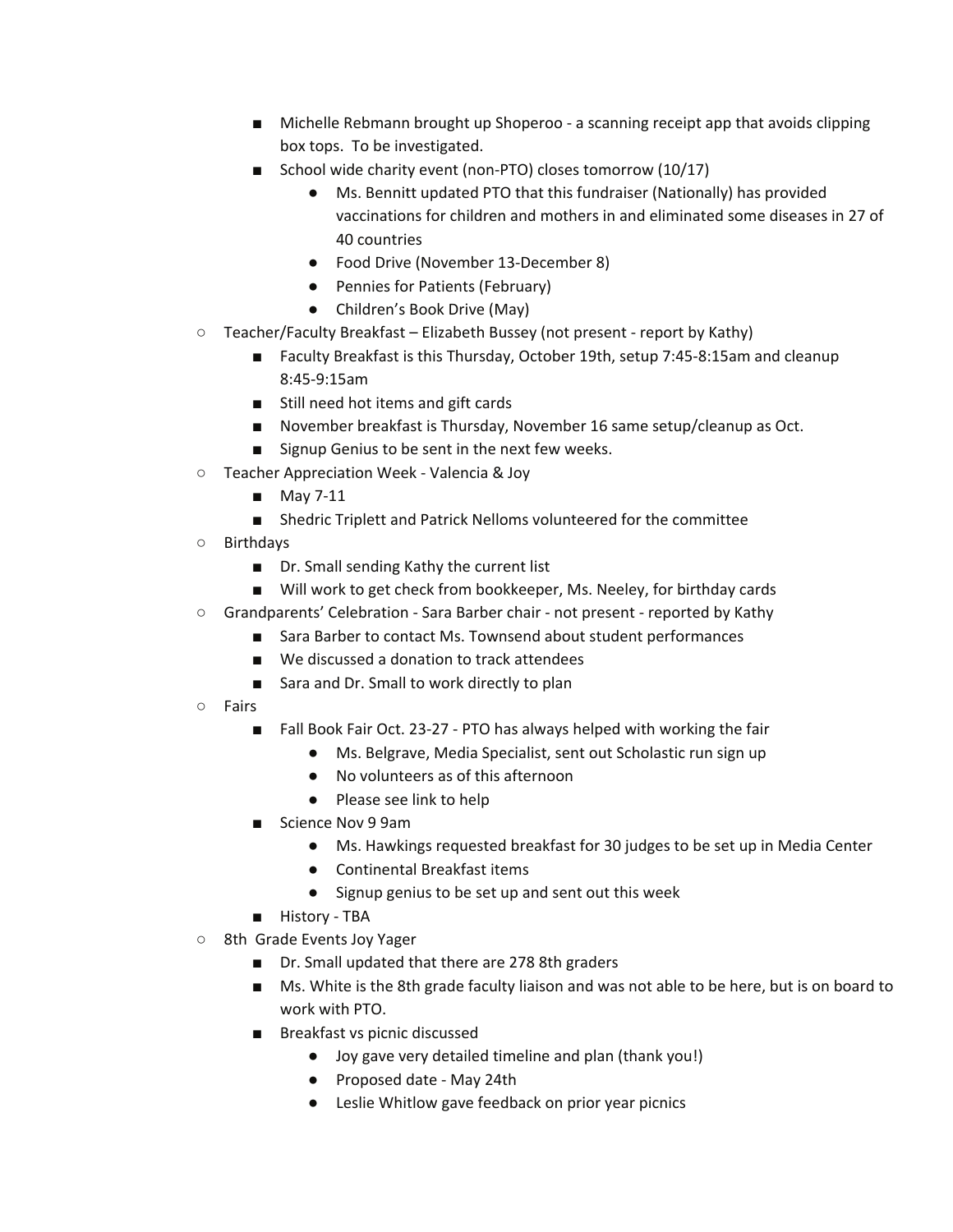- Dr. Small is looking for large grill donation to the school for this type of event
- Use Shriner building for lunch?
- PTO on board for picnic instead of breakfast IF 8th grade team agrees
- Patrick Nelloms reminded us to prepare for foul weather backup plan
- \$400 budget approved by vote
- Joy, Dr. Small, Kathy and 8th grade team to get together to see if this will work
- Dance
	- Joy called for committee chairs for Decorations, refreshments, entertainment, ticket sales a publicity, chaperones and faculty advisors
	- Leslie Whitlow volunteered to help with chaperone recruitment and publicity
	- Kathy proposed to get 8th graders involved in theme selection (try to offer options that will fit with school play
	- Dr. Small to work with 8th grade team leaders to get date on calendar so that Joy can move forward with committee recruitment
	- \$1200 budget approved by vote
- Discussion of potential trip in addition to DC that is more affordable
	- Joy has gone on record that all 8th graders should be able to participate in all events - attendees agree
	- Ms. Bennitt gave update from 8th grade leader, Ms. White
	- 8th grade team would like to do this but logistics of teachers attending, bus availability etc force us to push to next year if someone will take the lead
- Rampage
	- Ms. Bennitt gave us update on prior years
	- School day vs after school
	- Club/team participation vs PTO participation
	- Dr. Small to discuss at Faculty meeting
		- Faculty preference of how Rampage is handled
		- If there is an available date in the calendar, then PTO will put full support behind this event
- Communications Kathleen Baptiste interested in chairing
	- PTO on Raa Website
	- Ms. Payne in office handles info needs to be sent to update 3 year old site
- November PTO meeting is November 6th, 6pm, Media Center
- All attendees encouraged to bring another parent!
- Thank you and meeting adjourned at 7:16pm